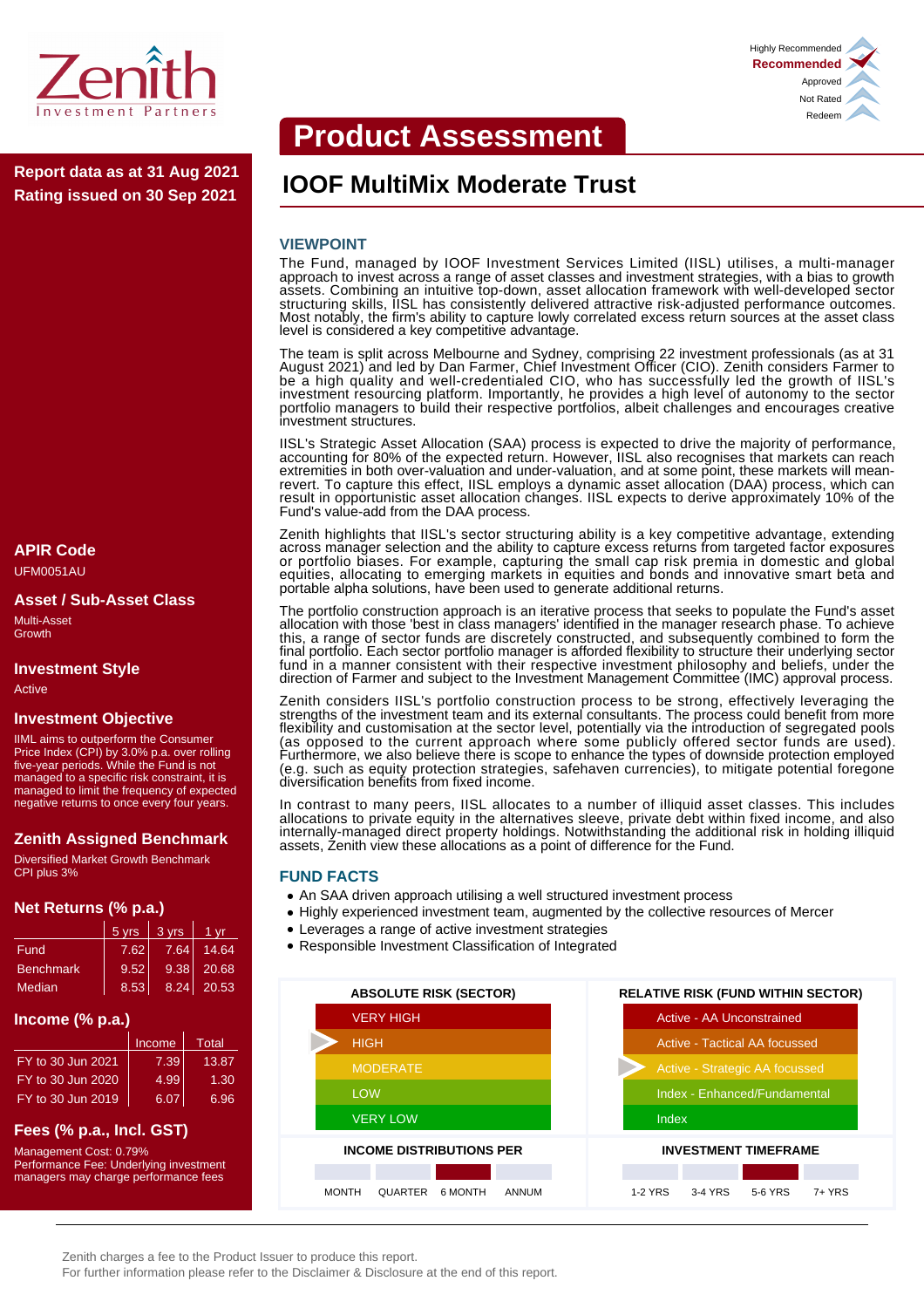

## **APPLICATIONS OF INVESTMENT**

## **SECTOR CHARACTERISTICS**

The multi-asset sector comprises funds that are permitted to invest across multiple asset classes and investment strategies. Traditionally, asset class exposures have included equities, fixed interest, property and cash. However, in more recent times, Zenith has observed a greater preparedness by sector participants to incorporate alternative assets and strategies within their targeted asset mix. Included amongst these are real assets (ie. direct property & infrastructure), commodities, and private market exposures (ie. equity and credit). Innovation has also been observed in terms of sector structuring and tail risk hedging strategies, with the goal of building more resilient, 'all-weather' portfolios.

Zenith categorises funds in the 'Multi-Asset – Balanced' peer group (greater than 40% exposure to growth/alternative assets and up to 60%) based on our collective assessment of their targeted asset mix and actual portfolio holdings. Funds within this peer group are benchmarked against the Zenith Composite Balanced Benchmark which has a defensive/growth split of 40%/60%. The exact composition of this benchmark is provided below:

#### **Cash:**

Bloomberg Ausbond Bank Bill Index (0%) **Australian Fixed Interest:** Bloomberg Ausbond All Maturities Composite Index (20%) **International Fixed Interest:** Barclays Global Aggregate Index Hedged \$A (20%) **Australian Equities:** S&P/ASX 300 Accumulation Index (24%) **International Equities (Unhedged):** MSCI World ex-Australia Unhedged (11.25%) **International Equities (Hedged):** MSCI World ex-Australia Hedged (11.25%) **Australian Listed Property:** S&P ASX 300 Property Accumulation Index (2.25%) **Global Listed Property:** FTSE EPRA/NAREIT Developed Rental Index TR Hedged \$A  $(2.25\%)$ **Alternatives:** HFRX Global Hedge Fund Index \$A (9%)

To provide greater insight into a Fund's risk/return profile, Zenith decomposes targeted exposures between three broad categories - defensive, growth and alternatives. While we are cognisant that our designation of asset class exposures between these categories may vary from that as defined by the manager, we have sought to adopt a common methodology to ensure consistency in the assessment of like strategies across Zenith's universe of rated funds. Further detail on the Fund's targeted asset mix is provided at 'Risk Management'.

## **PORTFOLIO APPLICATIONS**

The Fund provides investors with exposure across a range of income, growth and alternative-based assets and strategies. Its targeted asset mix comprises a 40%/60% split between income and growth assets.

The Fund's investment mandate is considered to be broad, with the investment team permitted to undertake active asset allocation positioning while also gaining exposures to

alternative assets and strategies. Zenith considers the Fund suitable as a standalone investment, or as a complement to a broader portfolio that seeks to produce outcomes consistent with an investor's risk/return preferences.

The Fund has a Standard Risk Measure (SRM) of five, which is reviewed annually by Mercer and published in the Platform Investment Guidelines Product Disclosure Statement (PDS) and was last calculated in June 2021.

The Fund is considered suitable for investors with a moderate risk tolerance, seeking investment returns that are likely to be more skewed towards capital growth versus income. Given the risks inherent in a number of asset classes that the Fund targets, Zenith considers an appropriate investment horizon to be five or more years.

## **RISKS OF THE INVESTMENT**

#### **SECTOR RISKS**

There exist a number of risks that are generally common amongst all multi-asset funds. These include:

**MARKET RISK:** In periods of heightened risk aversion, it is feasible that asset-class correlations merge. Should this occur, the diversification benefits brought through the construction of a portfolio comprising multiple lowly correlated asset classes may be lost, potentially exposing investors to a broader deterioration in market conditions.

**CURRENCY RISK:** Sector participants may be permitted to gain international exposures on an unhedged basis. The decision whether or not to hedge is often deemed active in nature and can expose investors to fluctuations in cross currency rates. This may be either to the benefit or cost of Fund volatility and performance.

**EMERGING MARKET RISK:** Many sector participants gain exposure to emerging and frontier markets which bring with them additional risks. These may include reduced liquidity, a more opaque pricing mechanism, increased sovereign risk and political tensions.

**ALTERNATIVES RISK:** A growing number of Funds have investment mandates that permit a meaningful exposure to alternative assets and strategies. Investors should be aware that the use of alternatives can bring with them additional risks.

**ILLIQUIDITY RISK:** While most sector participants will seek to retain high levels of liquidity, it is feasible that a Fund may retain exposures in assets that are deemed illiquid or subject to irregular pricing policies. It may be difficult for an investment manager to subsequently liquidate such portfolio positions without incurring meaningful transaction or other performance related costs.

**REGULATORY RISK:** The ASIC Regulatory Guide 97 'Disclosing Fees and Costs in Product Disclosure Statements and Periodic Statements' came into effect on 1 October 2017 and seeks to establish a common framework for disclosing fees with respect to registered managed investment schemes issued to retail investors.

In November 2019, ASIC released its final recommendations, with proposed changes to be phased in from 30 September 2020, with all Funds required to be compliant by 30 September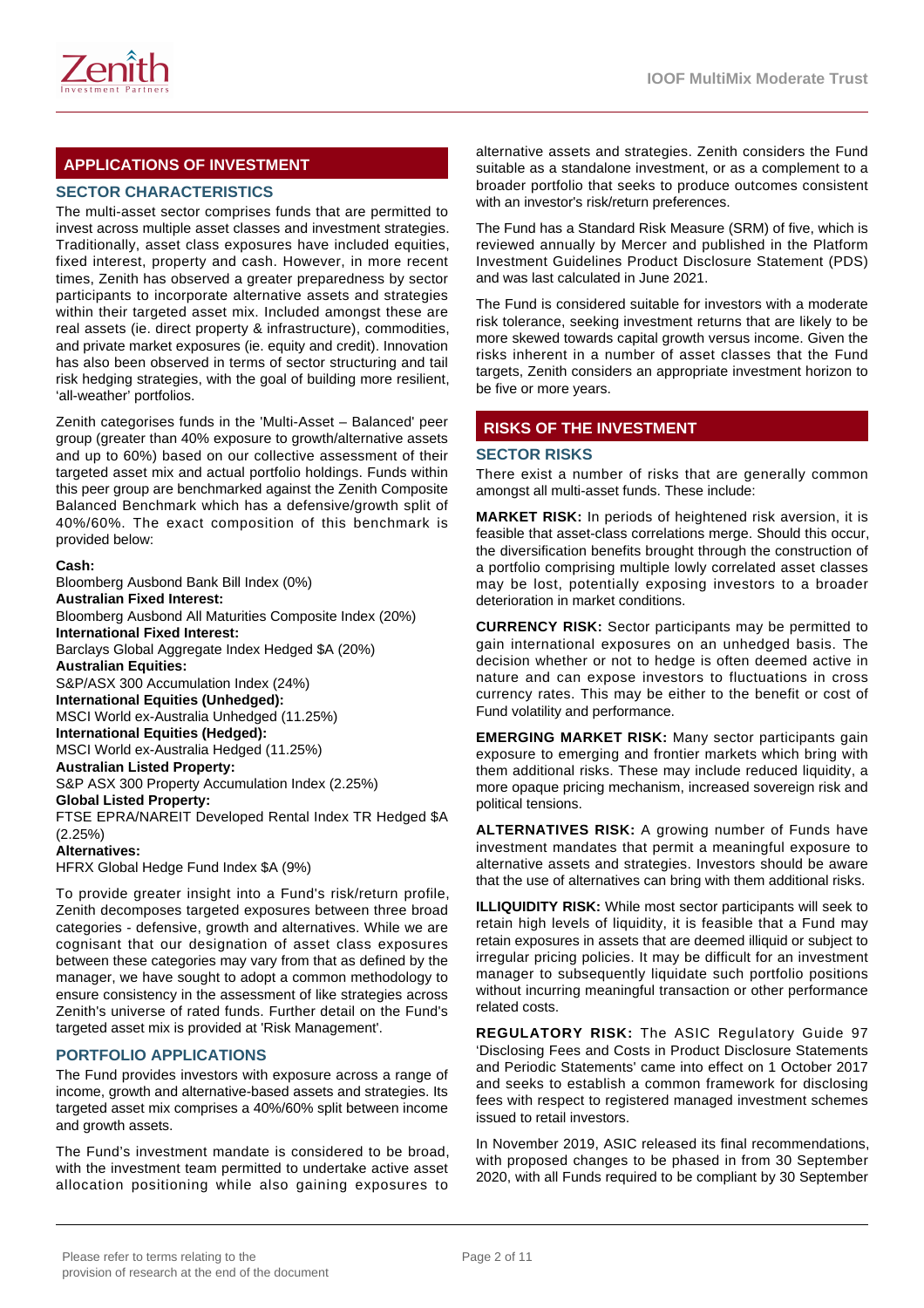

#### 2022.

In its current form, RG97 will not impact the actual costs (or after fee returns) on existing investments. Rather, the guide is focused on providing increased transparency with respect to the costs of management. Given this, it is feasible that under RG97, investors become more sensitive to the costs charged and seek lower-cost alternatives, potentially leading to fund outflows.

#### **FUND RISKS**

Zenith has identified the following key risks of the Fund. Although Zenith believes the risks noted are all significant, we have listed them in order of importance. In addition, we have not intended to highlight all possible risks.

**KEY PERSON RISK:** Zenith considers Farmer's and Yeo's ongoing involvement in the investment process to be critical. Collectively, Zenith believes their respective skills and experience are important to the outperformance potential of the Fund. Either of their departures would result in a reassessment of our rating.

**PERFORMANCE RISK:** The Fund's investment mandate is relatively wide, providing IISL with ample scope to implement its targeted portfolio. This may result in Fund performance deviating from that of its SAA and competitors, which may be either to the benefit or cost of investors.

**INTEGRATION RISK:** Following the recent integration with MLC, there is a risk of increased staff turnover and disruption with the potential streamlining of product offerings and operational functions. Such outcomes could ultimately be to the detriment of Fund performance.

**ILLIQUIDITY RISK:** The Fund maintains exposures to a range of relatively illiquid assets in both the Alternatives and Direct Property sectors. In a stressed market environment, there is a risk that the mark-to-market value of the assets may not reflect their intrinsic value or that they could be liquidated in a timely manner. This could be to the detriment of performance.

## **QUALITATIVE DUE DILIGENCE**

### **ORGANISATION**

IOOF Holdings Limited (IOOF) is a diversified financial services business, including the following divisions: Financial Advice and Distribution; Platform Management and Administration; and Investment Management; and Trustee Services. Each division includes a range of separately-branded businesses that largely operate as autonomous entities. IOOF is currently listed on the Australian Securities Exchange (ASX: IFL) and is a constituent of the S&P/ASX Top 200 Index.

Over the past few years, IOOF has completed a number of key acquisitions, including ANZ's OnePath Pensions and Investments (ANZ P&I) in February 2020 and NAB's Wealth Management business (MLC) in June 2021, including its advice, platforms and asset management capabilities. Post the acquisitions, IOOF's scale has increased signficantly, with combined funds under management and administration (FUMA) across the consolidated entity of \$A 453 billion (excluding Funds Under Advice).

In terms of ANZ P&I, the business has largely been integrated

with the respective investment teams combined, processes harmonised and key products and 'go forward' strategies identified.

The MLC integration is expected to be a multi-year process, noting the heterogeneous approaches and differences in scale and complexity between the two businesses. In the first instance, the role of Chief Asset Management Officer has been appointed to oversee the Investment Management division, while the incumbent Chief Investment Officers for each team remain in place.

Despite the timeline for integration remaining open-ended, each of the teams are collaborating and participating in joint reviews, sharing information, leveraging service providers and maximising synergies where practical.

In Zenith's opinion, the successful implementation of IOOF's acquisition strategy has created one of the largest and most well-resourced investment platforms across the Multi-Asset universe. While the ANZ integration was seamless, MLC is expected to be a more complex challenge noting the divergent investment philosophies and processes.

Going forward, Zenith will continue to monitor the progress of the integration, with a focus on investment personnel stability, continuity of the IOOF investment processes and ensuring the portfolio management team remain focused on managing the underlying portfolios.

As at 30 June 2021, IOOF's multi-manager business managed approximately \$A 48 billion across a range of diversified and single sector funds. This includes \$A 611 million in this Fund (31 August 2021).

## **INVESTMENT PERSONNEL**

| <b>Name</b>        | <b>Title</b>                                                   | Tenure            |
|--------------------|----------------------------------------------------------------|-------------------|
| Dan Farmer         | Chief Investment Officer                                       | 11 $Yr(s)$        |
| <b>Stanley Yeo</b> | Deputy CIO / Head of<br>Equities                               | 11 $Yr(s)$        |
| Manish Utreja      | Head of Alternatives and<br>Portfolio Manager, Smart<br>Choice | 11 Yr(s)          |
| Osvaldo Acosta     | <b>Head of Fixed Interest</b><br>Assets                        | $4 \text{Yr(s)}$  |
| Paul Crisci        | Portfolio Manager -<br><b>Australian Equities</b>              | 4 Yr(s)           |
| Simon Gross        | Head of Property                                               | $17 \text{Yr(s)}$ |
| Liam Wilson        | Portfolio Manager                                              | 1 $Yr(s)$         |
| Kerry Duce         | <b>Head of Asset Allocation</b>                                | 6 Yr(s)           |

The team is split across Melbourne and Sydney, comprising 22 investment professionals (as at 31 August 2021) and led by Dan Farmer, Chief Investment Officer (CIO). In terms of responsibilities, the team is divided along asset class lines, with support from specialist Asset Allocation, Implementation and Performance Analysis and Governance teams.

Following the integration of ANZ P&I, the team has expanded over the past couple of years, with the merger allowing IISL to expand its resourcing, particularly in the areas where ANZ P&I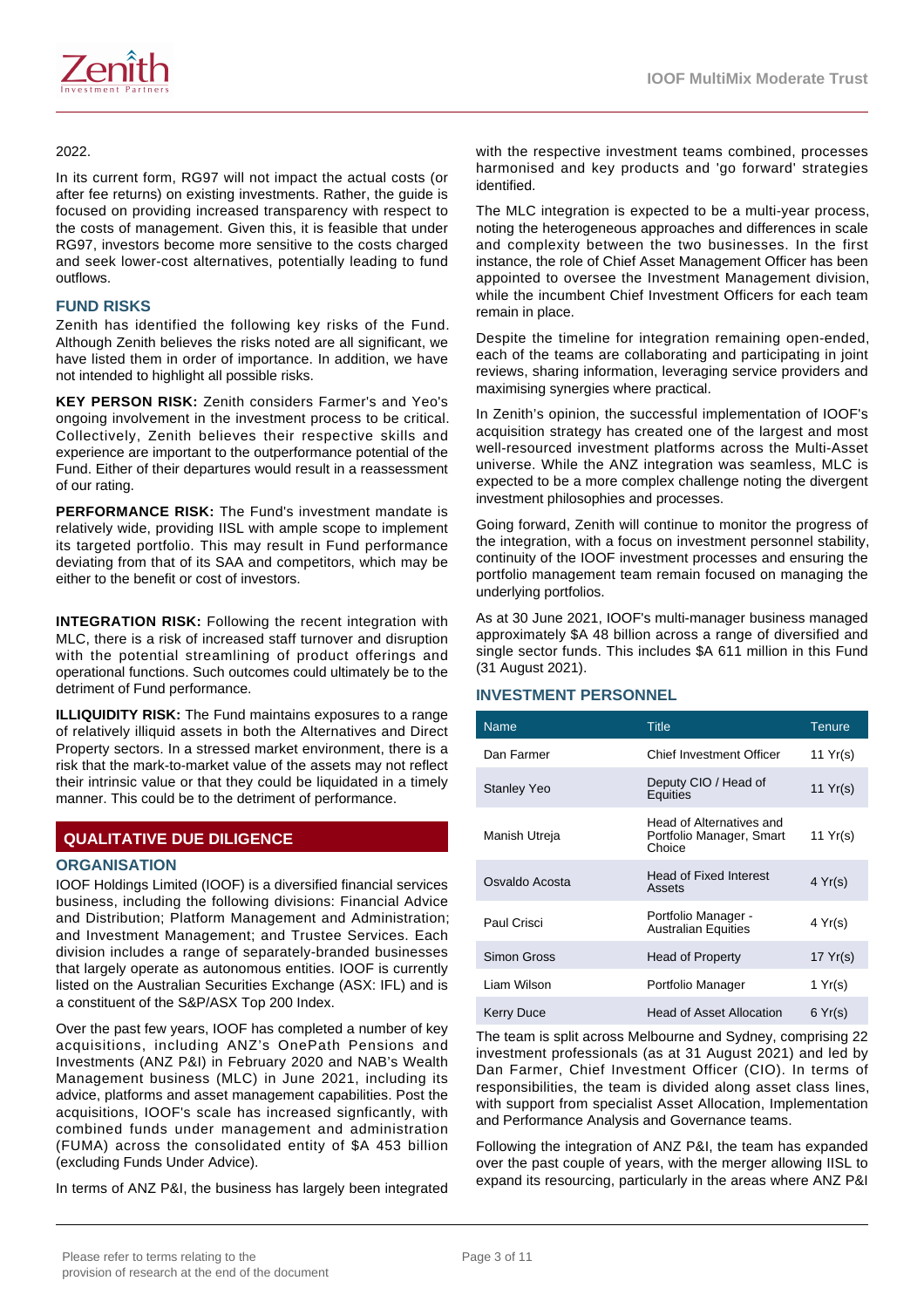

had complementary strengths.

Farmer assumed the CIO role in July 2017, having joined the firm in 2010, initially to manage IISL's Australian equities portfolio. Prior to IISL, he was a Portfolio Manager at Telstra Super, where he was responsible for overseeing a \$A 3 billion Australian equities portfolio, and also internally managing a \$A 450 million pool of domestic equities.

Zenith considers Farmer to be a high quality and wellcredentialed CIO, who has successfully led the growth of IISL's investment resourcing platform. Importantly, he provides a high level of autonomy to the sector portfolio managers to build their respective portfolios, albeit challenges and encourages creative investment structures.

Farmer is well supported by Stanley Yeo, Deputy Chief Investment Officer and Head of Equities, who oversees investment strategy and asset allocation for IISL's suite of multi-manager funds, including leading the equities team. Yeo joined IISL in 2010, from Russell Investments where he was a Senior Consultant. Zenith maintains a high opinion of Yeo, noting his overall contribution at both a strategy level and leading the firm's global equity manager selection.

Paul Crisci joined IISL in August 2017 to manage the Australian equities portfolio. Crisci is a highly experienced investment professional, having spent the previous 17 years at Funds SA. Osvaldo Acosta is responsible for IISL's fixed interest and cash portfolios. Acosta joined in late 2016 having held previous roles at Western Asset Management and Australian Unity.

In terms of Alternatives, Manish Utreja, Portfolio Manager and Head of Alternatives transitioned from the ANZ P&I business, having originally joined ANZ P&I in July 2010. In addition to this role, he is responsible for a suite of low cost strategies and a member of the Investment Management Committee (IMC).

Kerry Duce, Head of Asset Allocation leads a specialist capability, focused on developing the firm's Strategic Asset Allocation (SAA) process and Dynamic Asset Allocation (DAA) approaches. Duce originally joined ANZ P&I in 2015 and has been instrumental in developing the firm's DAA process with a more granular set of market aware indicators encompassing valuation, earnings, momentum and sentiment.

Oversight of the process is provided by a seven-person Investment Management Committee (IMC) which performs a number of roles, including the determination of investment objectives, ongoing monitoring of portfolio strategies, and final sign-off for manager appointments and terminations. The composition of the IMC includes IISL executives (i.e. Farmer, Yeo and Utreja) and three independent directors and meets on a bi-monthly basis.

Zenith is supportive of the role of the IMC, highlighting its contribution to the governance framework and broader support of the investment team. Over time, the composition of the IMC has improved, both in terms of skills and experience and the level of independence from IISL.

IISL's remuneration structure is comprised of a base salary and annual bonus, which is subject to a performance criteria and a discretionary or qualitative component. In terms of the Portfolio Managers, they have the ability to earn up to 100% of their salary, which is split between the performance of their respective portfolios (70%) and a qualitative component which is at the discretion of the CIO. The performance hurdles relates to the rolling one and three-year performance of the Funds, relative to the peer group and benchmark. Zenith highlights that bonuses are paid out in cash or in IOOF shares, with a vesting period of up to three years depending on seniority.

Zenith considers the depth and quality of IISL's portfolio management team to be a key strength, highlighting the level of bottom-up, asset class expertise. Farmer and Yeo continue to drive the strategic direction of the investment process, particularly with respect to building robust sector portfolios.

#### **INVESTMENT OBJECTIVE, PHILOSOPHY AND PROCESS**

IISL aims to outperform the Consumer Price Index (CPI) by 3.0% p.a. over rolling five-year periods. While the Fund is not managed to a specific risk constraint, the expected frequency of negative returns is limited to once every 4.5 years.

The investment philosophy underpinning the suite of MultiMix Funds is based on investment markets exhibiting inefficiencies, which can be captured and exploited by active management over the long-term.

IISL's Strategic Asset Allocation (SAA) process is expected to drive the majority of performance, accounting for 80% of the expected return. However, IISL also recognises that markets can reach extremities in both over-valuation and undervaluation, and at some point, these markets will mean-revert. To capture this effect, IISL employs a dynamic asset allocation (DAA) process, which can result in opportunistic asset allocation changes. IISL expects to derive approximately 10% of the Fund's value-add from the DAA process.

In contrast to many peers, IISL allocates to a number of illiquid asset classes. This includes allocations to private equity in the alternatives sleeve, private debt within fixed income, and also internally-managed direct property holdings. Notwithstanding the additional risk in holding illiquid assets, Zenith view these allocations as a point of difference for the Fund.

#### **SAA**

The SAA setting process is performed on an annual basis, using a two-stage approach. The first stage involves a review of the Fund's existing SAA relative to its investment objectives, including a re-validation of the long-term asset class assumptions underpinning the current allocation. Mercer Australia (Mercer), IISL's external consultant provides a set of return forecasts as well as output from its Capital Markets Simulator (CMS).

The CMS produces a set of scenarios under a 'Steady State' (i.e. reflecting long-term expectations for markets assuming fair value), and under a 'Market Aware' state where the current pricing of markets are expected to revert to the long-term level over a 10 to 15 year timeframe. In terms of this Fund, the Market Aware simulations are expected to be more influential on the SAA setting process.

Further, Mercer uses an economic capital markets simulator as part of its approach to estimating volatilities for underlying asset classes. The simulator encompasses traditional equity risk premias (i.e. size and developed markets versus emerging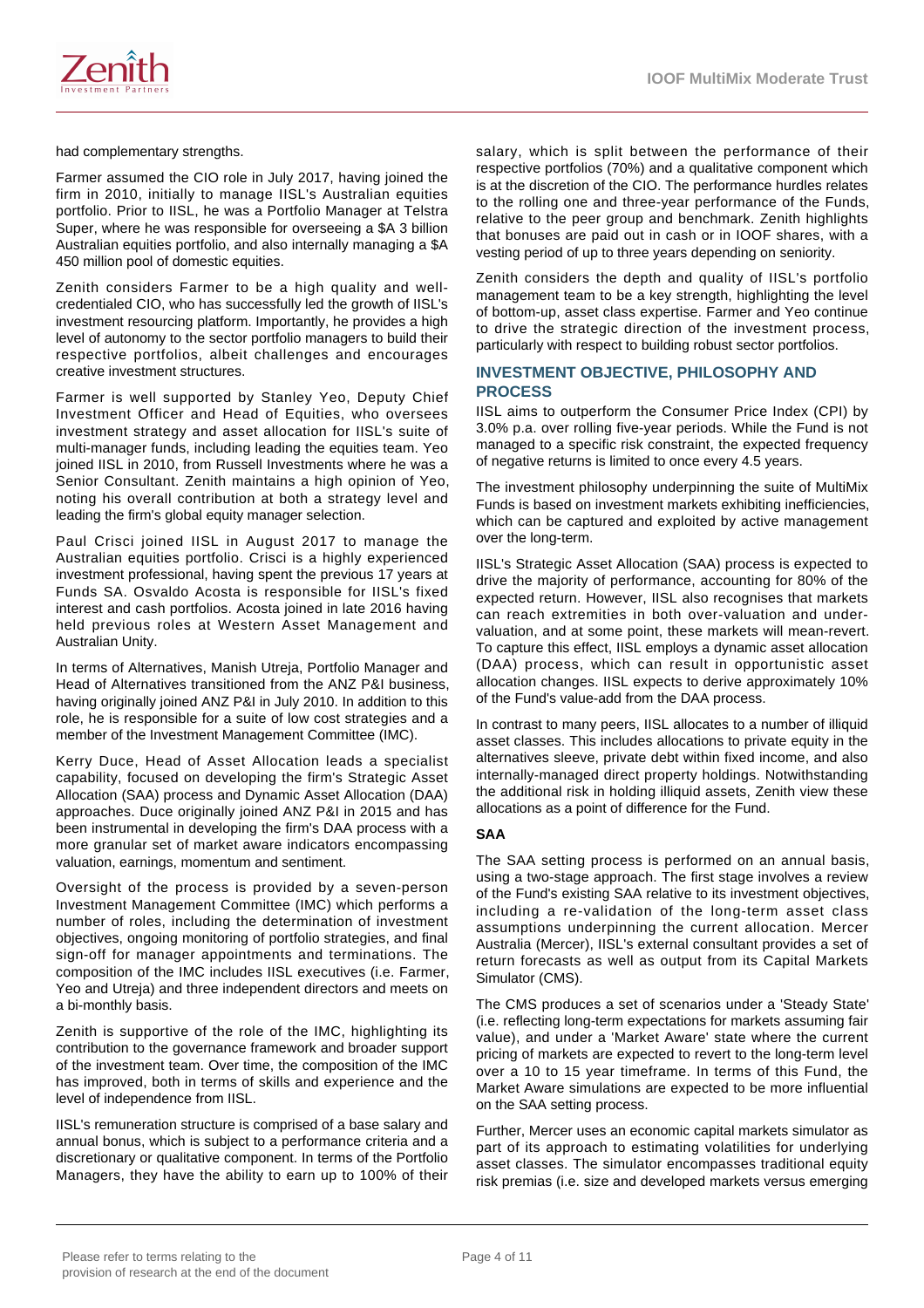

markets) to forecast volatilities as opposed to using more traditional approaches such as using actual asset class returns to calculate volatilities and correlations.

Zenith highlights that while Mercer remains a strategic input to the process, the growth of IISL's internal asset allocation capabilities has supported the development of its research agenda and the prioritisation of a number of process enhancements.

These include developing the optimisation framework to be agnostic across entities (i.e. super, pension versus non-taxed), incorporating DAA and underlying manager alpha assumptions into the process (currently a work in progress) and building a framework to incorporate climate change goals, such as the objectives of the Paris Agreement.

A SAA sub-group is responsible for synthesising Mercer recommendations and project managing any changes where applicable. Furthermore, the proposed SAA is debated and agreed to by the sub-group, with the resulting recommendations presented to the IMC for review and sign-off.

The optimisation process applies to the Fund's core assets (including equities (domestic and international), bonds (domestic and international, nominal and inflation linked), property and cash), and produces an outline of the Fund's asset class exposures.

The second stage of the SAA process involves adjusting the asset mix derived in Stage One, via the introduction of asset classes and/or active tilts that improve the portfolio's expected risk/return profile. These can include introducing specific factor exposures, such as a quality tilts or small caps in equities, or high yield credit strategies in fixed income.

Furthermore, less liquid strategies are also considered, such as Alternatives, Infrastructure, Private Equity, Direct Property and Commodities. This process is more qualitative in nature and seeks to overlay the team's views on the final portfolio composition.

#### **Dynamic Asset Allocation (DAA)**

On a monthly basis (or more frequently if required), an Asset Allocation Group (AAG), comprising the CIO and Portfolio Managers, meet to discuss views on the Fund's asset allocation, market valuation, fundamentals and market sentiment. Mercer's DAA service is used as an input, along with insights gained from the underlying fund managers and other external sources such as BCA Research. Based on the output of this meeting, DAA positions can be enacted with the purpose of capturing price adjustments where mispriced markets are expected to mean revert.

Under the auspices of Duce and Sidney Chong, Asset Allocation Manager, IISL implements a DAA process, via a suite of market aware indicators. The signals are designed to identify potential mispricings over a six to 18 month timeframe, combining a range of valuation, sentiment and technical and macroeconomic / earnings factors. Signal output is distilled into a set of asset class scorecards, resulting in an overall conviction score and also creating a level playing field for the AAG to make relative value assessments.

In our opinion, the indicators have improved the precision of the DAA process, creating a repeatable framework for basing active asset allocation decisions. Moreover, each cohort of signals seeks to identify opportunities over different timeframes, which introduces additional strategy diversification. Going forward, Zenith continues to monitor the development of the signal process and the linkage with the Fund's DAA positioning.

In sum, Zenith considers IISL's asset allocation process to be well-structured and applied in a consistent manner. The process successfully leverages IISL's top-down capabilities which is supplemented by Mercer's asset allocation engine.

#### **SECURITY SELECTION**

Employing a multi-manager approach, identifying and selecting high-quality managers is a core component of the investment process. IISL undertakes an annual review of the underlying sector trusts, to ensure that the manager line-up is appropriate and new candidates are considered. Each sector portfolio manager is responsible for undertaking manager research for their sector, with oversight and leadership from the CIO.

The initial manager universe is filtered based on the portfolio's underlying requirements, an independent rating from Mercer, and the manager having a sufficient level of capacity to meet IISL's growth requirements. If a manager does not have an external rating, it may be considered if it is assessed to have a competitive advantage.

To select managers, IISL employs a traditional set of criteria, which includes an assessment of the organisation, the quality of the investment team, the coherence of the investment process and the performance of the Fund/strategy relative to its objectives and peer group. The review also includes fee discovery, and a manager's willingness to enter into an Investment Management Agreement (IMA) and Service Level Agreement (SLA) on terms that meet IISL's requirements.

Zenith highlights that IISL's sector structuring ability is a key competitive advantage, extending across manager selection and the ability to capture excess returns from targeted factor exposures or portfolio biases. For example, capturing the small cap risk premia in domestic and global equities, allocating to emerging markets in equities and bonds and innovative smart beta and portable alpha solutions, have been used to generate additional asset class alpha.

If a manager passes through the due diligence phase, the portfolio manager will prepare a detailed due diligence report that addresses the above-mentioned criteria. The report is peer reviewed by the CIO and broader team, with a potential for further research and analysis to be undertaken. IISL's Investment Operations team also reviews the report to ensure compatibility with the reporting and pricing framework. Once complete, the report is finalised and proposed to the IMC for approval.

Zenith notes that IISL's manager selection process is detailed and applied in a disciplined manner, with its proprietary insights supplemented by the global resources of Mercer. The team's ability to capture excess returns at the asset class level, that perform independently of broader asset class movements, has contributed to attractive risk-adjusted returns over the mediumterm.

#### **PORTFOLIO CONSTRUCTION**

The portfolio construction approach is an iterative process that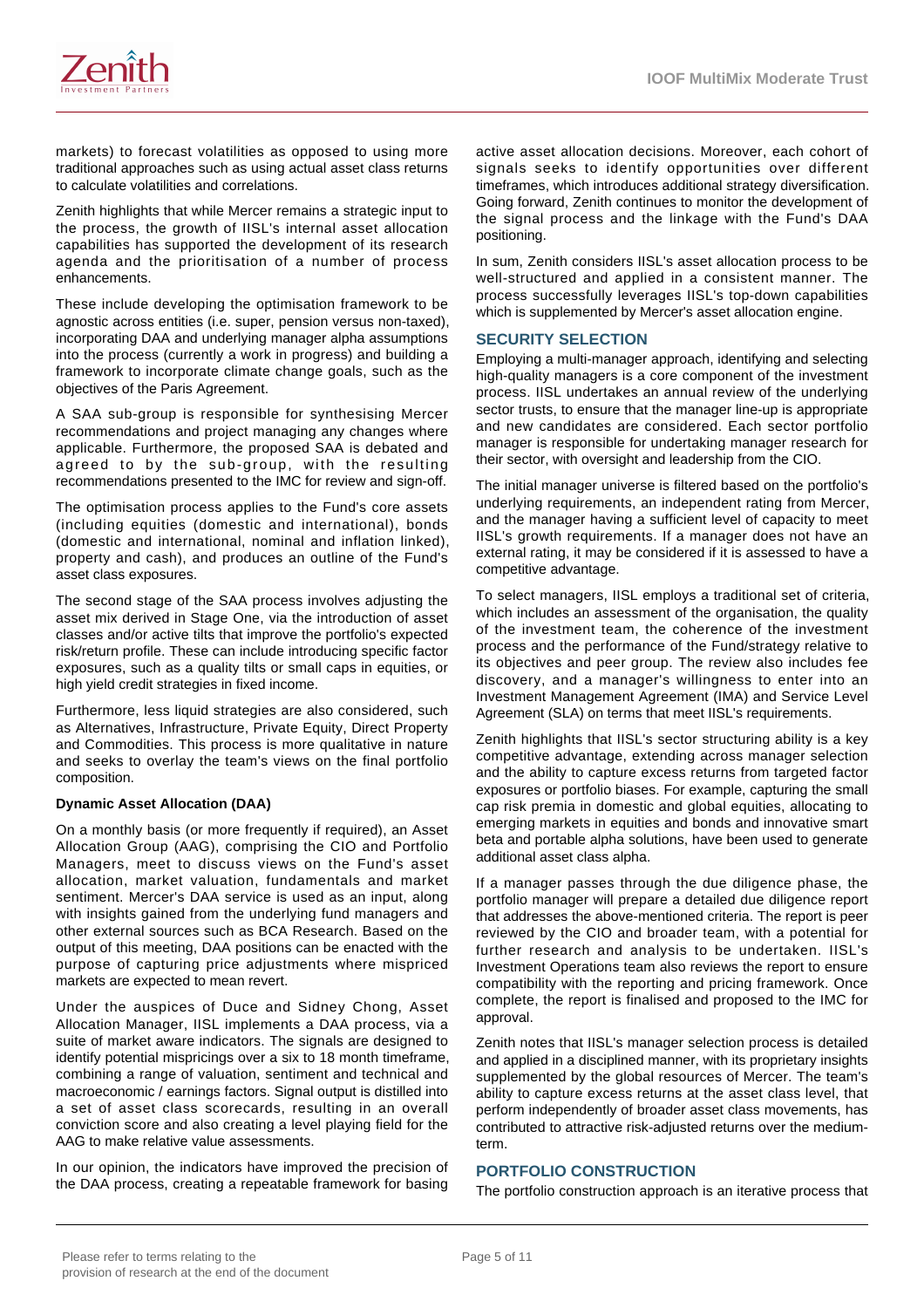

seeks to populate the Fund's asset allocation with those 'best in class managers' identified in the manager research phase. To achieve this, a range of sector funds are discretely constructed, and subsequently combined to form the final portfolio. Farmer is ultimately responsible, albeit the IMC is required to ratify all appointments and terminations.

Each sector portfolio manager is afforded flexibility to structure their underlying sector fund in a manner consistent with their respective investment philosophy and beliefs, under the direction of Farmer and subject to the IMC approval process. This approach promotes a high level of process diversification, albeit it has the potential to result in sector structuring differences across asset classes. Zenith is supportive of the approach, noting that each asset class offers idiosyncratic active return opportunities.

To achieve the Fund's sector exposures, IISL inter-funds into its underlying sector funds, some of which are available on a direct basis. In certain asset classes, such as fixed income, the sector portfolio manager is permitted to express directly held positions, managed alongside the portfolio's externallymanaged strategies (detailed below). These positions are subject to pre-approved risk limits and used to reflect the broader views of the team and/or align with the output of the DAA process.

Zenith believes that the inter-funding approach sacrifices some flexibility, particularly where the requirements of the Diversified portfolios diverge from those of the sector funds. This can include managing equity beta at the total portfolio level or allocating active risk across managers/asset classes.

In terms of position sizing, each sector portfolio manager has the flexibility to determine the optimal manager configuration for their respective portfolio, subject to oversight from Farmer and the approval of the IMC (for new manager appointments). With respect to existing managers, the sector portfolio managers can adjust manager weightings by +/- 50% with approval from the CIO, which is then required to be noted at the next IMC meeting.

The Fund's currency exposure is fully hedged in the fixed income sector, while the Fund has a strategic hedge ratio of 25% for global equities (developed only). Active currency positions can be enacted based on the output of the DAA process, which can see the actual hedging level range from 0% to 100%. Zenith notes that each Fund in the suite now has a separate currency overlay for hedging, allowing a more bespoke approach for each individual risk profile.

IISL has a duration hedging overlay process in place where the portfolio manager has the flexibility to hedge up to 20% of the fixed income portfolio's interest rate exposure (including the floating rate component) via a range of instruments e.g. interest rate futures, swaps etc. This decision is at the discretion of the portfolio manager, with sign-off required from the CIO. While Zenith is supportive of process innovation, we believe rates and curve positioning is outside of the core competency of the team.

The Fund's rebalancing range is set at +/- 3% at an operational level and is managed by IISL's Investment Operations Division, in consultation with the investment team. On a daily basis, each portfolio's asset allocation is compared to its target asset allocation, and if the allocations falls outside of the rebalancing

range, the Portfolio Manager is notified. The Portfolio Manager will then decide if remedial action is required, which includes identifying the most efficient rebalancing mechanism i.e. via cashflows or physical redemptions etc.

In sum, Zenith considers IISL's portfolio construction process to be strong, effectively leveraging the strengths of the investment team and its external consultants. The process could benefit from more flexibility and customisation at the sector level, potentially via the introduction of segregated pools (as opposed to the current approach where some publicly offered sector funds are used). We believe there is scope to enhance the types of downside protection employed (e.g. such as equity protection strategies, safehaven currencies), to mitigate potentially lower diversification benefits from fixed income.

#### **RISK MANAGEMENT**

| <b>Portfolio Constraints</b>                         | <b>Description</b>               |
|------------------------------------------------------|----------------------------------|
| Income Assets                                        |                                  |
| Cash and Short-Term Securities (%)                   | 0\% to 15\%<br>Target $SAA = 5%$ |
| Diversified Fixed Interest (%)                       | 20% to 45%<br>Target $SAA = 33%$ |
| <b>Total Income Assets</b>                           | Target $SAA = 38%$               |
| <b>Growth Assets</b>                                 |                                  |
| Australian Equities (%)                              | 5% to 30%<br>Target $SAA = 18%$  |
| International Equities (%)                           | 10% to 35%<br>Target $SAA = 22%$ |
| Property (%)                                         | 0% to $20%$<br>Target $SAA = 5%$ |
| Alternative Defensive Assets (%)                     | 0% to 20%<br>Target $SAA = 7%$   |
| Alternative Growth Assets inc Direct<br>Property (%) | 0% to 35%<br>Target $SAA = 10%$  |
| <b>Total Growth Assets</b>                           | Target $SAA = 62%$               |
| Responsible Investment Constraints                   | Tobacco                          |

Risk management is ingrained in IISL's investment process at multiple levels. While the experience of the portfolio management team provides the first layer of risk management, IISL also leverages the risk management output of Mercer, who conducts extensive risk management analysis as part of its due diligence process.

The primary risk tools used by IISL include: Bloomberg Port and Factset. The investment team generates a number of risk metrics, including traditional volatility measures, risk-adjusted metrics (i.e. Sharpe ratio, Treynor ratio, Information ratio etc) and other portfolio level risk measures. The above-mentioned risk-analytics is formally reported to the IMC on a bi-monthly basis, who will also monitor the information on a more frequent basis.

Zenith highlights that IISL's risk management architecture is well-developed, particularly with respect to aggregating and assessing risk on a portfolio-wide basis. Through Bloomberg Port and Factset, IISL has the functionality to measure cross-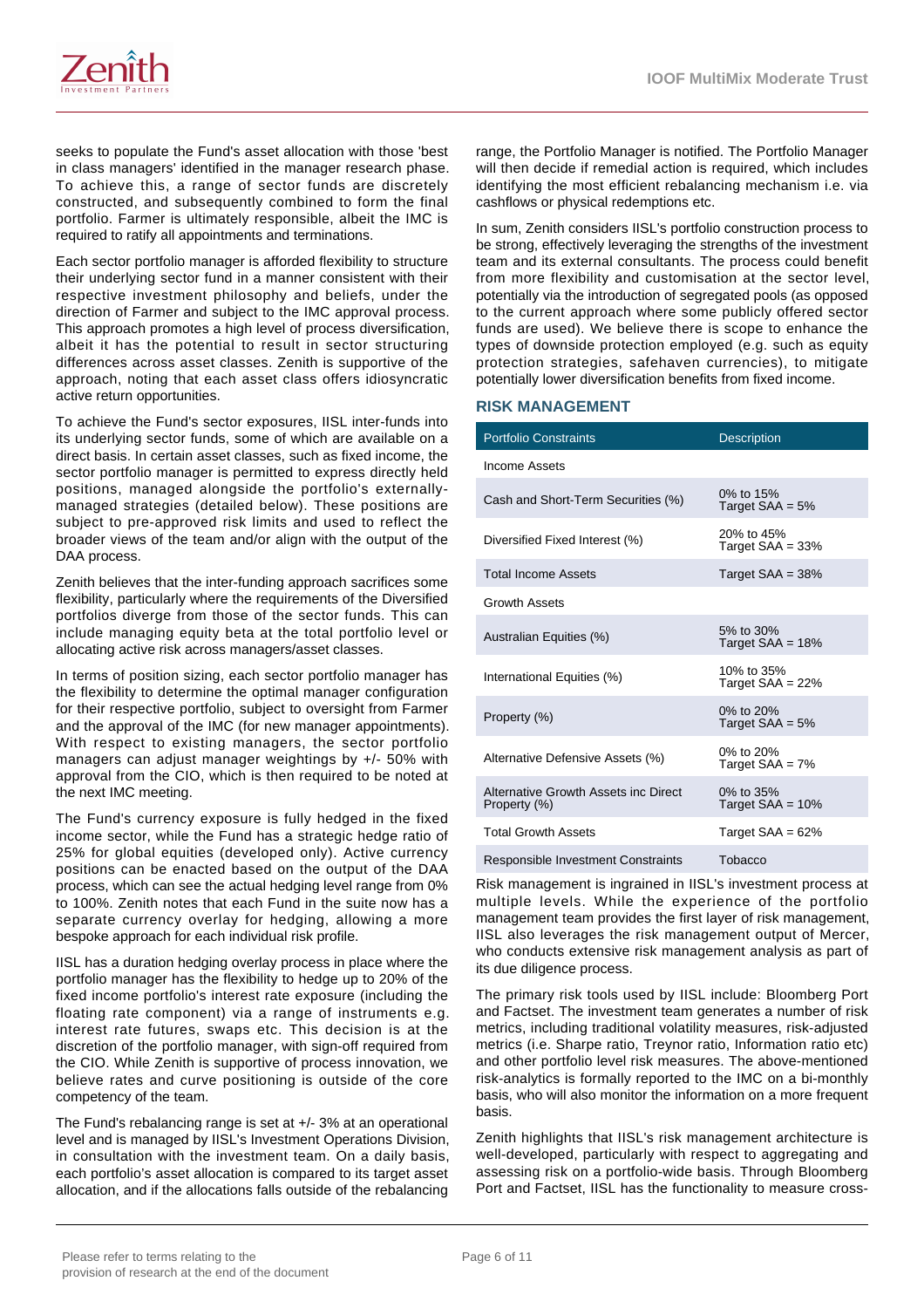

asset class risk, including holdings-based information across the majority of the portfolio, including fixed income.

Stress testing is performed in conjunction with Mercer using both historical and forward looking analysis. In a historical context, the portfolio is stress tested against major market events to assess how the existing portfolio would perform through these regimes. The forward-looking scenarios utilise Mercer's Capital Markets Simulator which is a tool that supports a range of customised stress tests. In terms of the portfolio's private asset holdings, these are also subject to detailed liquidity scenario testing.

Zenith considers IISL's risk management framework to be sound, noting the continued advancements in its ability to manage portfolio-wide risk.

#### **Responsible Investment**

IISL has yet to become a United Nations Principles of Investment (UN PRI) signatory. Notwithstanding this, it maintains an established Responsible Investment Policy (RIP) that has been ratified by the IISL Responsible Entity and was last updated in April 2021. The CIO who leads the Investment Division is ultimately responsible for adherence with the policy.

Using a multi-manager investment approach, IISL's environmental, social and governance (ESG) policies are largely implemented via its appointed investment managers. Prior to appointing a manager, IISL performs a detailed review of their ESG approach and philosophy, focusing on the level of integration with the broader process. This is formalised with a specific ESG clause that is included in all Investment Management Agreements (IMAs) requiring managers to apply due care and diligence in considering ESG matters. Furthermore, all investment mandates include a hard tobacco manufacturer exclusion.

In terms of adherence to its policies, IISL performs ongoing monitoring in collaboration with Mercer who formally rate each manager's ESG processes. While still in its early stages, IISL continues to work with its underlying managers regarding the provision of ESG reporting.

In addition to the team's surveillance, MSCI ESG quality scores are measured on a periodic basis and used to cross-reference the qualitative input from managers, whilst also providing a lead indicator on potential ESG deterioration. Furthermore, a Carbon Foot Print estimate (e.g. Weighted Average Carbon Intensity tons CO2e / \$M sales) is reported on a quarterly basis and used as part of IIS's ongoing monitoring.

As noted above IISL exclude tobacco from equity, fixed income and alternative portfolios.

In Zenith's opinion, IOOF's ESG approach is well-developed, effectively leveraging the firm's resources and further augmented by Mercer's ESG capabilities.

From a classification scale of:

•Impact •Thematic •Integrated •Aware •Traditional

Zenith has assigned the Fund a Responsible Investment

Classification of **Integrated**.

## **INVESTMENT FEES**

The Sector average (in the table below) is based on the average management cost of all flagship Multi-Asset - Balanced funds surveyed by Zenith.

The Sector average (in the table below) is based on the average management cost of all flagship Multi-Asset - High Growth funds surveyed by Zenith.

The Fund's management cost is 0.79% p.a. a level is competitive relative to the peer group. No performance fee is payable at the headline level however, the Fund's underlying managers may charge performance-related fees.

There also exists a buy/sell spread of 0.08%/0.08% representing the costs incurred by the Fund when transacting its portfolio. This spread is payable by investors when both entering and exiting the Fund.

(The fees mentioned above are reflective of the flagship version only, fees may differ when the product is accessed through an alternate investment vehicle such as a platform).

| Fees Type              | Fund               | <b>Sector Average</b><br>(Wholesale Funds) |
|------------------------|--------------------|--------------------------------------------|
| <b>Management Cost</b> | 0.79% p.a.         | $0.77\%$ p.a.                              |
|                        | <b>Description</b> |                                            |
| Performance Fee        | performance fees   | Underlying investment managers may charge  |
|                        | <b>Buy Spread</b>  | <b>Sell Spread</b>                         |
| Buy / Sell Spread      | 0.08%              | $0.08\%$                                   |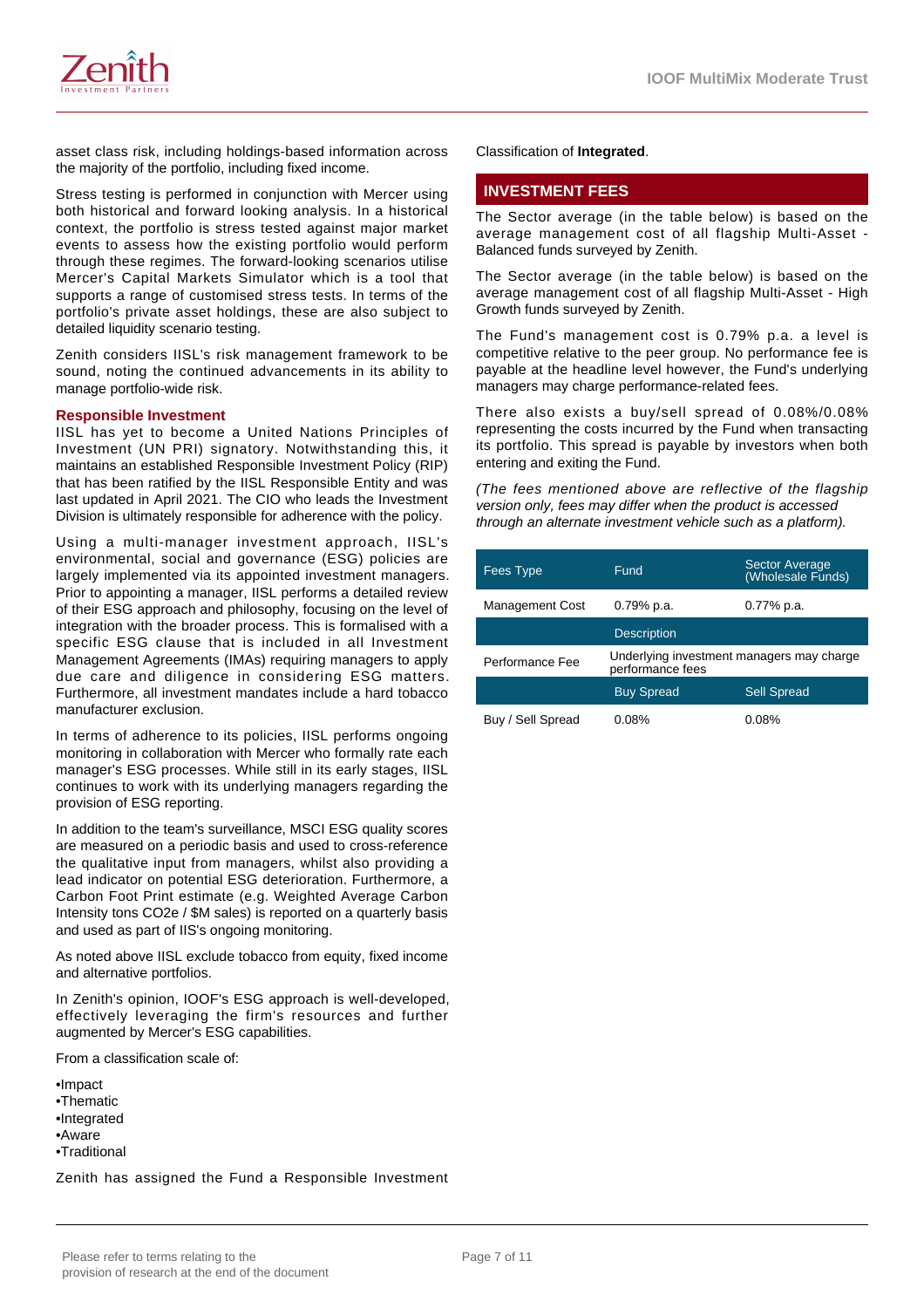## **PERFORMANCE ANALYSIS Report data: 31 Aug 2021, product inception: May 2002**

## **Monthly Performance History (%, net of fees)**

|      | JAN     | FEB     | MAR     | APR  | MAY              | JUN     | <b>JUL</b> | <b>AUG</b> | <b>SEP</b> | OCT     | <b>NOV</b> | <b>DEC</b> | <b>FUND YTD</b>                                                            | <b>BM1 YTD</b> | BM2 YTD |
|------|---------|---------|---------|------|------------------|---------|------------|------------|------------|---------|------------|------------|----------------------------------------------------------------------------|----------------|---------|
| 2021 | 0.17    | 0.20    | 1.62    | 1.78 | 0.99             | 1.79    | 1.12       | 1.59       |            |         |            |            | 9.63                                                                       | 13.30          | 3.12    |
| 2020 | 2.18    | $-1.66$ | $-6.60$ | 2.14 | .54 <sub>1</sub> | 0.42    | 0.98       | 1.05       | $-0.16$    | 0.46    | 3.47       | 0.76       | 4.30                                                                       | 4.54           | 4.73    |
| 2019 | 1.93    | 2.26    | 1.00    | 1.52 | $-0.14$          | 2.09    | 1.38       | 0.23       | 0.85       | 0.15    | .60        | $-0.62$    | 12.91                                                                      | 18.84          | 4.59    |
| 2018 | 0.09    | 0.29    | $-0.36$ | 1.49 | 0.41             | .56     | 0.68       | 0.94       | $-0.32$    | $-2.19$ | $-0.67$    | $-0.26$    | 1.61                                                                       | $-1.56$        | 4.98    |
| 2017 | $-0.78$ | 1.13    | .40     | 1.37 | 0.46             | $-0.12$ | $-0.64$    | 0.88       | 0.39       | 2.46    | 1.35       | 0.09       | 8.23                                                                       | 10.44          | 4.98    |
|      |         |         |         |      |                  |         |            |            |            |         |            |            | Benchmark 1: Diversified Market Growth Benchmark, Benchmark 2: CPI plus 3% |                |         |

#### **Growth of \$10,000**



#### **Monthly Histogram**



#### **Minimum and Maximum Returns (% p.a.)**



#### **ABSOLUTE PERFORMANCE ANALYSIS**

| Return                       | Incpt. | 5 yr  | $\frac{3}{ }$ yr  | 1 yr    |
|------------------------------|--------|-------|-------------------|---------|
| Fund (% p.a.)                | 6.35   | 7.62  | 7.64              | 14.64   |
| Benchmark 1 (% p.a.)         | 7.69   | 9.52  | 9.38              | 20.68   |
| Benchmark 2 (% p.a.)         | 5.42   | 4.78  | 4.70              | 4.73    |
| Median (% p.a.)              | 6.52   | 8.53  | 8.24              | 20.53   |
| <b>Ranking within Sector</b> | Incpt. | 5 yr  | 3 yr              | 1 yr    |
| <b>Fund Ranking</b>          | 15/22  | 39/50 | 37/54             | 56 / 58 |
| Quartile                     | 3rd    | 4th   | 3rd               | 4th     |
| <b>Standard Deviation</b>    | Incpt. | 5 yr  | 3 yr              | 1 yr    |
| Fund (% p.a.)                | 5.77   | 4.90  | 5.78              | 3.29    |
| Benchmark 1 (% p.a.)         | 8.54   | 9.13  | 11.29             | 7.20    |
| Median (% p.a.)              | 8.19   | 8.54  | 10.54             | 6.51    |
| <b>Downside Deviation</b>    | Incpt. | 5 yr  | $3 \,\mathrm{yr}$ | 1 yr    |
| Fund (% p.a.)                | 3.87   | 3.31  | 4.17              | 0.16    |
| Benchmark 1 (% p.a.)         | 5.89   | 6.57  | 8.36              | 1.73    |
| Median (% p.a.)              | 5.53   | 6.23  | 7.92              | 1.18    |
| <b>Risk/Return</b>           | Incpt. | 5yr   | $3 \, yr$         | 1 yr    |
| Sharpe Ratio - Fund          | 0.45   | 1.30  | 1.18              | 4.44    |
| Sortino Ratio - Fund         | 0.67   | 1.93  | 1.63              | 91.27   |

Zenith benchmarks funds in the Multi-Asset Balanced peer group against the Zenith Composite Balanced Benchmark. While this benchmark may not be consistent with the one adhered to by all rated participants, it has been adopted to provide investors with a common reference point against which similarly structured strategies may be assessed.

IISL aims to outperform the Consumer Price Index (CPI) by 3.0% p.a. over rolling five-year periods. While the Fund is not managed to a specific risk constraint, the expected frequency of negative returns is limited to once every 4.5 years.

All commentary is effective 31 August 2021.

The Fund has achieved its investment objective over most periods of assessment. When measured relative to the peer group, the Fund has delivered consistent outperformance over the medium to long-term, consistently ranking in the first and second quartiles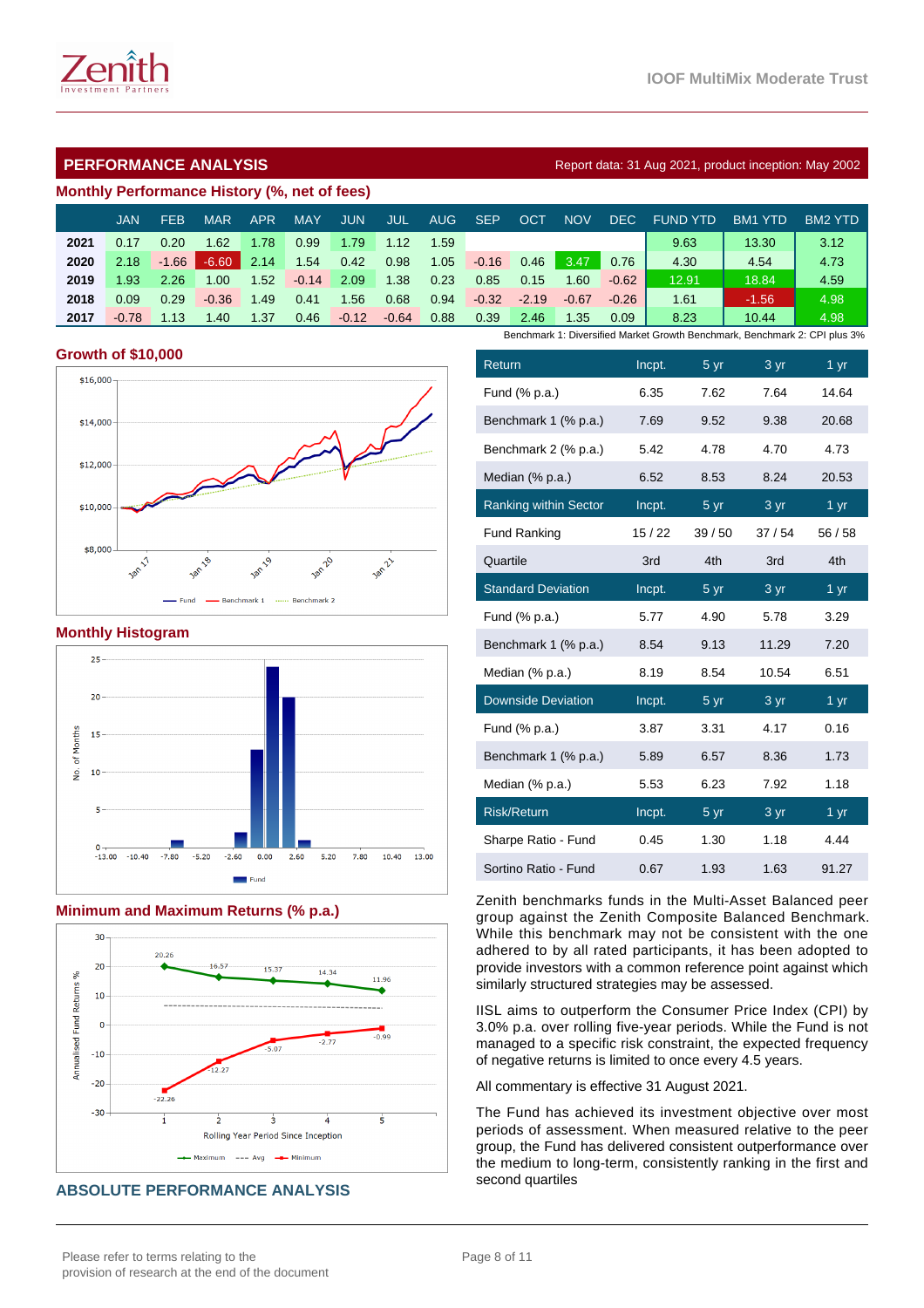

A consistent feature of the Fund's risk/return profile, has been the constrained volatility (as measured by Standard Deviation) of the Fund relative to the Zenith assigned benchmark, which has contributed to the attainment of strong risk-adjusted returns over the assessed timeframes

## **RELATIVE PERFORMANCE ANALYSIS**

| <b>Alpha Statistics</b>         | Incpt.  | 5 <sub>yr</sub> | 3 yr    | 1 yr              |
|---------------------------------|---------|-----------------|---------|-------------------|
| Excess Return (% p.a.)          | $-1.34$ | $-1.90$         | $-1.75$ | $-6.04$           |
| % Monthly Excess (All<br>Mkts)  | 37.50   | 33.33           | 33.33   | 25.00             |
| % Monthly Excess (Up<br>Mkts)   | 11.18   | 4.88            | 0.00    | 0.00              |
| % Monthly Excess<br>(Down Mkts) | 87.50   | 94.74           | 100.00  | 100.00            |
|                                 |         |                 |         |                   |
| <b>Beta Statistics</b>          | Incpt.  | 5 yr            | 3 yr    | $1 \,\mathrm{yr}$ |
| Beta                            | 0.65    | 0.51            | 0.50    | 0.44              |
| R-Squared                       | 0.92    | 0.92            | 0.95    | 0.94              |
| Tracking Error (% p.a.)         | 3.42    | 4.66            | 5.80    | 4.10              |
| Correlation                     | 0.96    | 0.96            | 0.98    | 0.97              |
| <b>Risk/Return</b>              | Incpt.  | 5 yr            | 3 yr    | 1 yr              |

The following commentary is effective 31 August 2021.

Zenith seeks to identify funds that can outperform in over 50% of months in all market conditions, as we believe this represents consistency of manager skill.

The Fund has had limited success with respect to outperforming in all market conditions, however Zenith highlights that IISL has delivered strong returns in falling markets.

#### **DRAWDOWN ANALYSIS**

Drawdown analysis assesses the relative riskiness of a Fund versus the benchmark, in reference to capital preservation. The maximum Drawdown is recorded as the percentage decline in the value of a portfolio from peak to trough (before a new peak is achieved). All Drawdown analysis is calculated commencing from the inception date of the Fund in question, and Drawdown analysis for the Fund and benchmark(s) are calculated independently. That is, the largest drawdown for the Fund and benchmark(s) will not always refer to the same time period.

| <b>Drawdown Analysis</b> | Fund     | BM <sub>1</sub> | BM <sub>2</sub> |
|--------------------------|----------|-----------------|-----------------|
| Max Drawdown (%)         | $-26.66$ | $-34.45$        |                 |
| Months in Max Drawdown   | 16       | 16              |                 |
| Months to Recover        | 46       | 46              |                 |
| <i>Moret</i>             |          |                 |                 |

| Worst<br><b>Drawdowns</b> | Fund     | Benchmark 1 | Benchmark 2 |
|---------------------------|----------|-------------|-------------|
|                           | $-26.66$ | $-34.45$    |             |

| Worst<br><b>Drawdowns</b> | Fund    | Benchmark 1 | Benchmark 2 |
|---------------------------|---------|-------------|-------------|
| 2                         | $-8.15$ | $-16.90$    |             |
| 3                         | $-7.85$ | $-10.23$    |             |
| 4                         | $-3.41$ | $-7.02$     |             |
| 5                         | $-2.69$ | $-6.28$     |             |



All commentary is effective as at 31 August 2021.

The Fund's drawdown profile has been consistent with the Zenith assigned benchmark.

## **INCOME/GROWTH ANALYSIS**

| Income / Growth Returns | Income   | Growth    | Total  |
|-------------------------|----------|-----------|--------|
| FY to 30 Jun 2021       | 7.39%    | 6.48%     | 13.87% |
| FY to 30 Jun 2020       | 4.99%    | $-3.69\%$ | 1.30%  |
| FY to 30 Jun 2019       | $6.07\%$ | $0.88\%$  | 6.96%  |
| FY to 30 Jun 2018       | 7.28%    | $0.96\%$  | 8.24%  |
| FY to 30 Jun 2017       | 7.75%    | 0.28%     | 8.04%  |
| FY to 30 Jun 2016       | 10.33%   | $-6.32%$  | 4.01%  |
| FY to 30 Jun 2015       | 3.12%    | 5.59%     | 8.71%  |
| FY to 30 Jun 2014       | 3.86%    | 6.84%     | 10.70% |

The Fund does not target a specific level of income. However, given the nature of the underlying investments and based on previous distributions, Zenith expects the Fund's return to comprised both income and capital growth.

The Fund pays distributions half-yearly, following June and December.

#### **REPORT CERTIFICATION**

Date of issue: 30 Sep 2021

| Role   | Analyst       | Title                                                  |
|--------|---------------|--------------------------------------------------------|
| Author | Rodney Sebire | Head of Alternatives &<br><b>Global Fixed Interest</b> |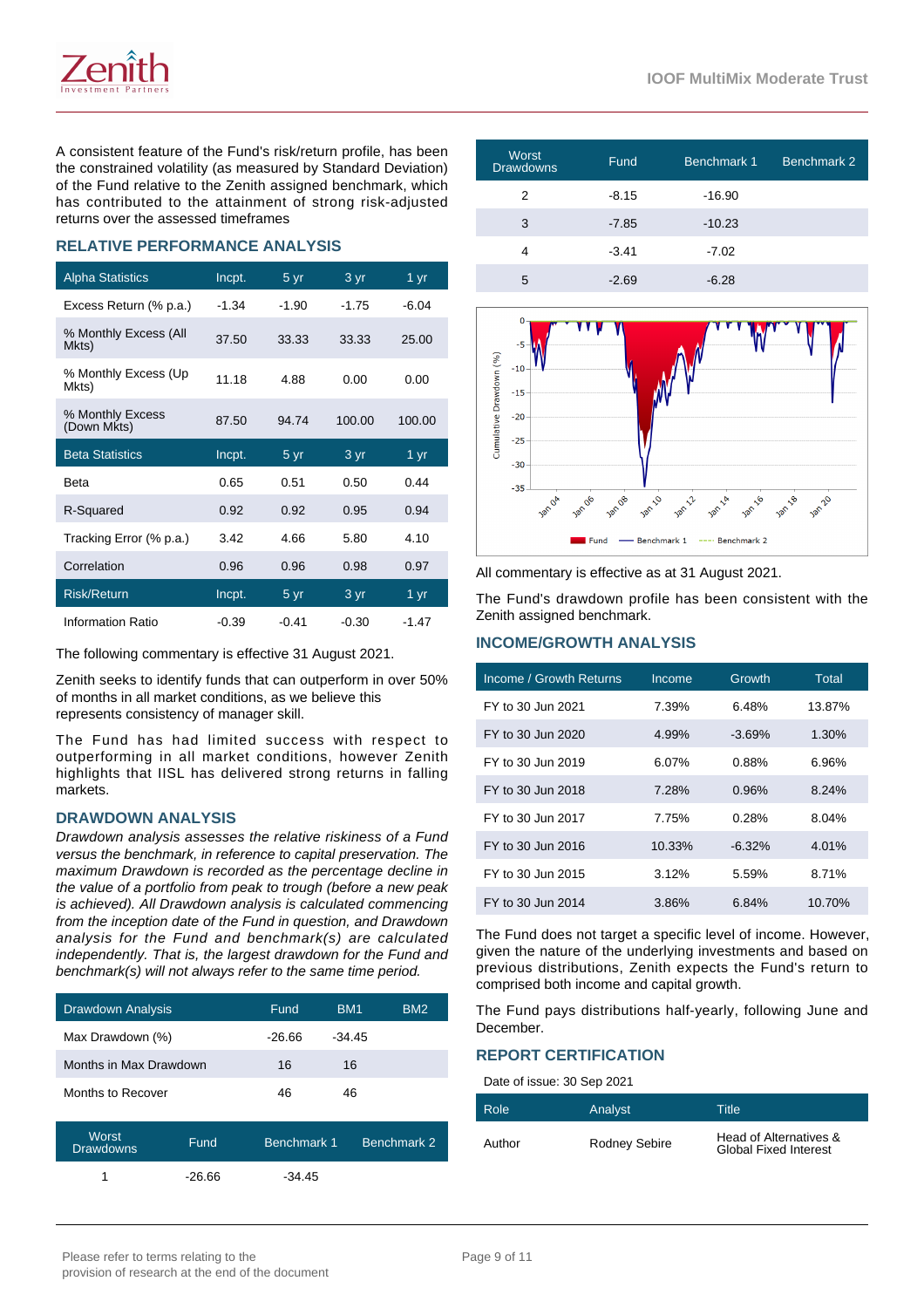

| Sector Lead | Andrew Yap               | Head of Multi Asset &<br>Austn. Fixed Income |
|-------------|--------------------------|----------------------------------------------|
| Authoriser  | <b>Bronwen Moncrieff</b> | Head of Research                             |

## **ASSOCIATIONS & RELATIONSHIPS**

ASIC Regulatory Guide RG79.164 requires Research Houses to disclose certain associations or relationships that they may have with a product issuer. We may receive remuneration from an issuer or investment manager for subscription to our other research/ data services or the research/ data services of our related entities. Conflict management arrangements are in place where we or our related entities provide research services to the product issuer or financial advisory businesses who provide financial planning services to investors and are also associated entities of product issuers. This is in accordance with the Zenith Group's Conflict of Interests Policy. Further details in relation to our relationships and associations are available on request.

## **RATING HISTORY**

| Rating*             |
|---------------------|
| Recommended         |
| Recommended         |
| Recommended         |
| Approved            |
| Approved            |
| <b>Under Review</b> |
| <b>Under Review</b> |
| Approved            |
| Approved            |
| Approved            |
| Approved            |
|                     |

Last 5 years only displayed. Longer histories available on request.

\*In March 2021, Zenith implemented a new ratings methodology for products<br>classified as Traditional Index. Any rating issued from this date forward for<br>Traditional Index ratings being Index Approved, Index Recommended and Traditional Index Ratings can be found on the Zenith website.